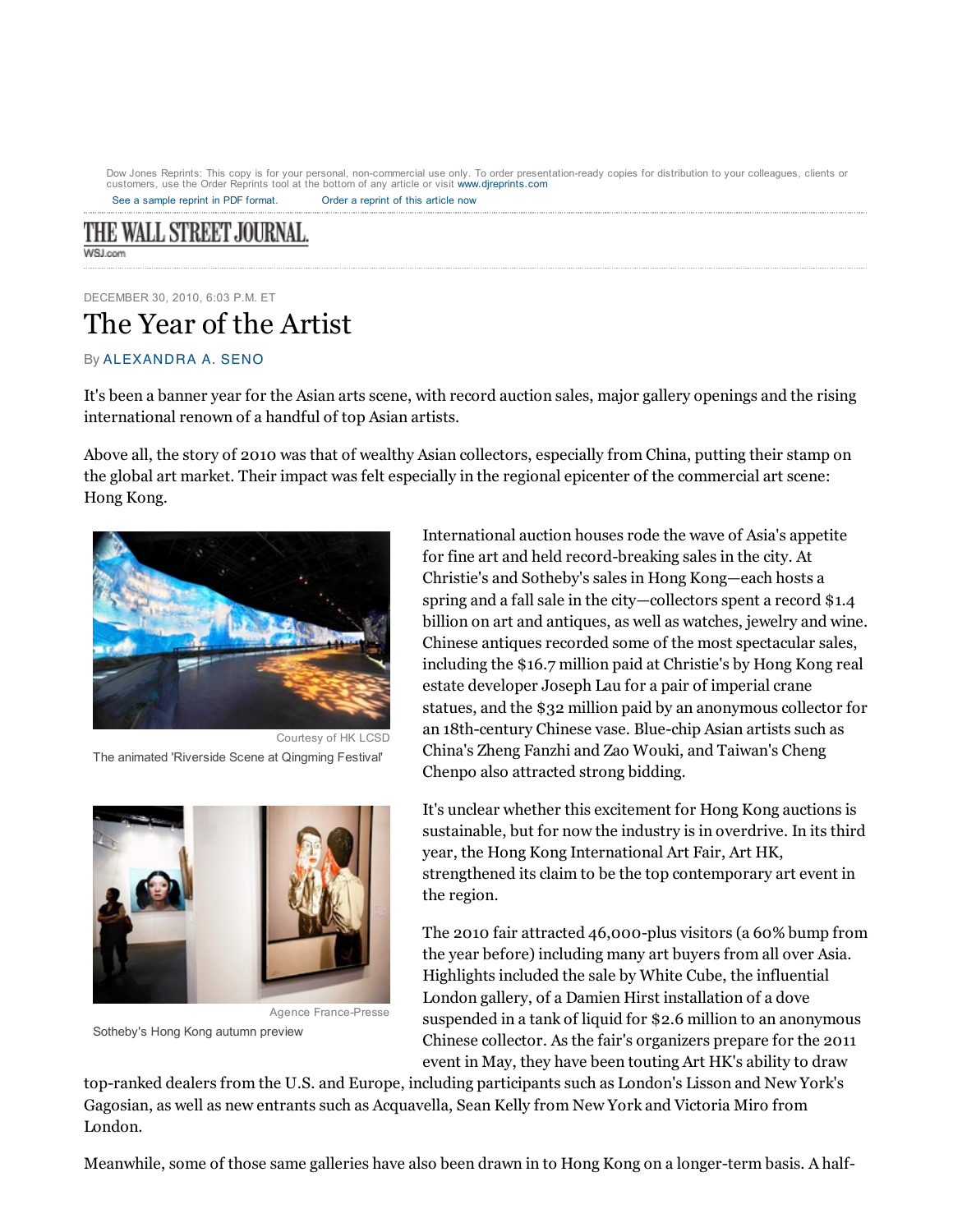dozen or so of the top gallery names in the world —such as London's Ben Brown, as well as Gagosian—set up their first Asian outposts in the territory, while a number of others are currently scouting for space, including The Pace Gallery in New York.

Outside Hong Kong, Asia saw a number of major arts events this year. In Seoul, a series of exhibitions marked the city's role as 2010 World Design Capital, a designation awarded by the International Design Alliance, a prestigious global association of industrial designers, architects and visual artists. The government-backed Gwangju Bienniale, held in the fall, made history with the appointment of its first European director, New Yorkbased Italian art critic and curator Massimiliano Gioni as artistic director.

In China, 2010 saw local auction houses pose a challenge to major international firms—at least in sales within Asia. Among the rising auction powerhouses, China Guardian is probably the biggest player; the firm said its November auction topped \$544 million.

At the Shanghai World Expo, a modernized version of one of China's most important artworks became one of the most popular attractions. Some art critics and historians questioned the integrity of the Chinese pavilion's "River of Wisdom"—an animated version of the Song Dynasty (960-1279) scroll, "Along the River During the Qingming Festival"—but eager visitors queued for hours to see the piece, which also drew large crowds when it went on display in Hong Kong.

In Singapore, work progressed on a 5,500 square-meter National Art Gallery, to be completed in 2013. The museum of Southeast Asian art from the 18th century onward will be housed in the refurbished 1920s City Hall and Supreme Court Buildings. Another major art initiative in the city-state was the opening of Singapore FreePort, an art-storage facility and a space for collectors to display their art, and Art Stage Singapore, an international contemporary-art fair that debuts next month.



Artist Liu Xiaodong

A handful of individual Asian artists have also seen their stars rise in the past twelve months. Thai installation artist and filmmaker Apichatpong Weerasethakul won the Palme d'Or, the top prize at the Cannes Film Festival, for the movie "Uncle Boonmee Who Can Recall His Past Lives."

China's Liu Xiaodong, best known as a figurative painter and an auction-crowd favorite, created buzz with a documentary film about his ouvre with Taiwanese art-house director Hou Hsiaohsien. And Ai Weiwei, the prominent Chinese artist and activist, wowed critics and the public in London with his Jingdazhenmade ceramic sunflower seeds at the Tate Gallery.

Elsewhere, collectors from Indonesia in particular pushed up the price of top-selling lots of Southeast Asian art at auction and at galleries. Among the most coveted names was Agus Suwage, who has been busy in his Jogyakarta studio preparing for his first New York show, due to open in March at Tyler Rollins Fine Art, one of the city's top venues and the only major gallery in New York featuring top contemporary Southeast Asian works. In India, a highlight of the art year included the \$2.2 million sale, at the Saffronart auction in Mumbai earlier this month, of Arpita Singh's "Wish Dream"—a six meter by four meter painting inspired by Buddhist traditions. Mumbai-born, U.K.-based sculptor and installation artist Anish Kapoor also caused a stir with twin shows in New Delhi and Mumbai—his first in India.

But the most prominent trend of 2010 was undoubtedly the power of Asian art buyers—an influence that was also not confined to the region. Collectors from China, Hong Kong, Taiwan and elsewhere were often among the most enthusiastic bidders at auctions and gallery sales in New York and London. Indeed, one of the stories of 2010's global arts scene was the sale, for \$83 million, of a yellow Qing Dynasty vase. The piece had been found earlier in an attic in the U.K. and was sold at Bainbridges, a small British auction house. No surprises that the buyer came from mainland China.